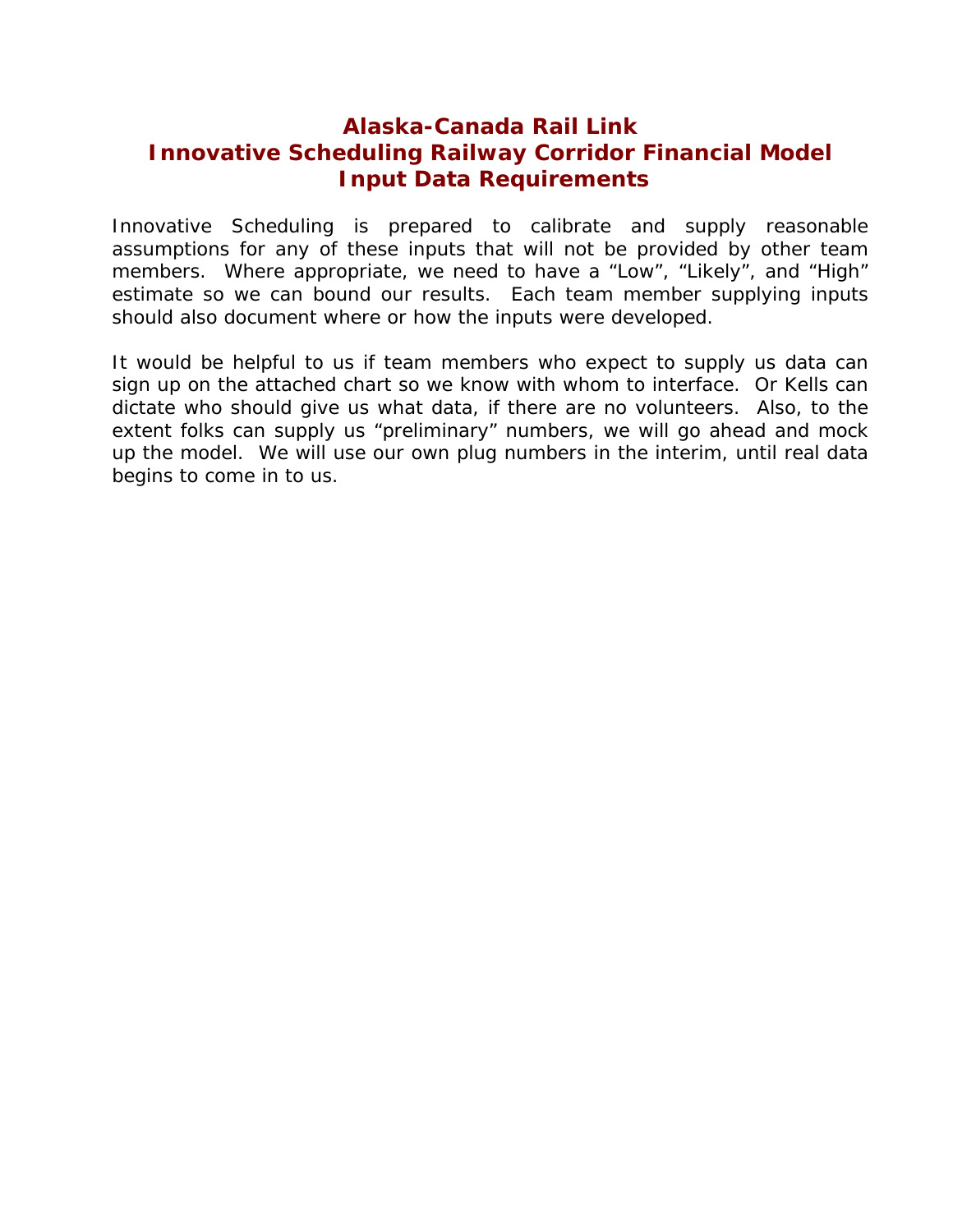| <b>Exhibit 1: Innovative Scheduling Railway Corridor Financial Model Inputs</b> |  |
|---------------------------------------------------------------------------------|--|
|---------------------------------------------------------------------------------|--|

| <b>Data Element</b>                                             | Source (who?) |
|-----------------------------------------------------------------|---------------|
| 1. Physical characteristics for each segment on route           |               |
| A. Length of segment                                            |               |
| B. Terrain (Mountainous, Hilly, Flat)                           |               |
| C. Track Configuration (Single with sidings, double)            |               |
| D. Track Design (concrete/wood, rail weight)                    |               |
| E. Location and length of sidings                               |               |
| F. Location and configuration of crossovers                     |               |
| G. Signal type (DTC, ABS, CTC)                                  |               |
| H. Maximum operating speed by type of train                     |               |
| Maximum train length (feet/meters and/or # cars)<br>Ι.          |               |
| J. Maximum train tonnage                                        |               |
| K. Location, type, and size of any yards and terminals          |               |
| • Classification                                                |               |
| • Local serving                                                 |               |
| • Intermodal                                                    |               |
| • Bulk transfer                                                 |               |
| • Trans-loading facilities                                      |               |
|                                                                 |               |
| 2. Equipment                                                    |               |
| L. Locomotive type                                              |               |
| M. Locomotive shop, servicing pit, and fueling locations        |               |
| N. Car shop/Rip track locations                                 |               |
| O. Fuel cost \$/gallon                                          |               |
|                                                                 |               |
| 3. Traffic (on corridor only)                                   |               |
| P. By Orig-Dest                                                 |               |
| Q. By market                                                    |               |
| · Intermodal                                                    |               |
| · Bulk (what types, e.g. Bulk/stone/grain/CCIO?)                |               |
| • Carload/Manifest (what commodities?)                          |               |
| • Passenger                                                     |               |
| R. By month or week for first year                              |               |
| S. By year (or annual growth %) for next 15 years               |               |
| T. Percent of weekly traffic originating each day of week (e.g. |               |
| 5% Sunday, 15% Monday, etc)                                     |               |
| U. Empty backhaul %                                             |               |
| V. Tons/Car - loaded and empty                                  |               |
| • By market                                                     |               |
|                                                                 |               |